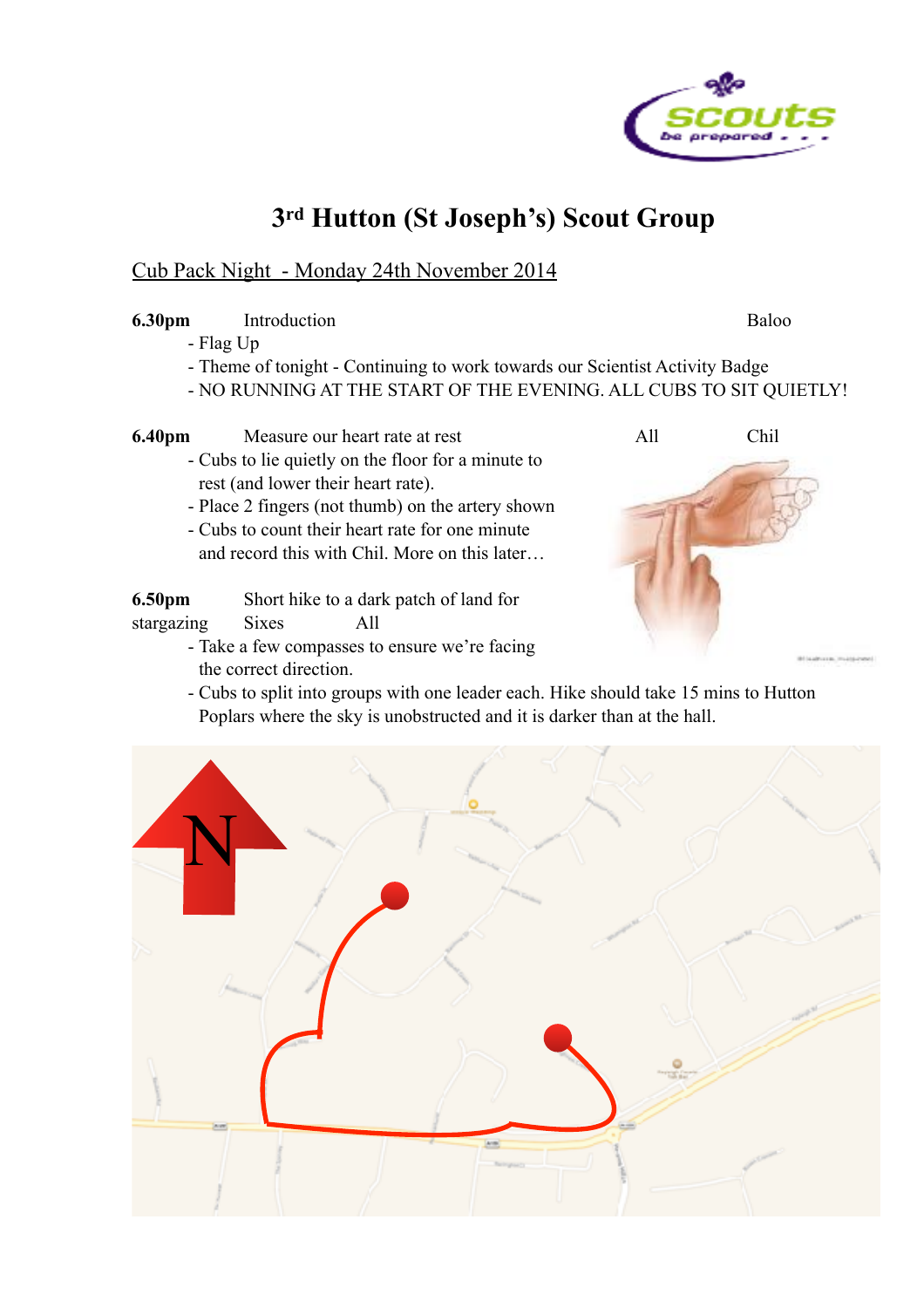

| 7.05pm<br>Identify constellations<br>- In sixes with your leader:<br>- Take a moment to shut your eyes and allow them to adjust to the darkness. The more<br>your eyes adjust, the more stars you will see.<br>- TURNING TORCHES ON WILL AFFECT EVERYONE'S NIGHT VISION!<br>- Facing North (the Hutton Community Hall should be at 10 'o Clock).<br>- Start with The Great Bear, The Plough or Ursa Major. Follow the two stars at the right<br>of The Plough up to Polaris, The Pole Star.<br>- Follow the handle of the Little Bear, Ursa Minor. | <b>Sixes</b> | All   |  |
|----------------------------------------------------------------------------------------------------------------------------------------------------------------------------------------------------------------------------------------------------------------------------------------------------------------------------------------------------------------------------------------------------------------------------------------------------------------------------------------------------------------------------------------------------|--------------|-------|--|
| - Just above should be an upside-down house shape, Cepheus.<br>- Just to the right of that should be a capital M shape, Cassiopeia                                                                                                                                                                                                                                                                                                                                                                                                                 |              |       |  |
| 7.20 <sub>pm</sub><br>Hike back to the hall<br>- In sixes.                                                                                                                                                                                                                                                                                                                                                                                                                                                                                         | <b>Sixes</b> | All   |  |
| Chil<br>Measure our heart rate after exercise<br>All<br>7.35pm<br>- Cubs to count their heart rate for one minute and record this with Chil.<br>- What do you notice about your heart rate (it should be higher after exercise). Why?<br>Your body needs more oxygen to fuel your muscles and so your heart pumps faster to<br>get oxygen-rich blood to your muscles.                                                                                                                                                                              |              |       |  |
| 7.40pm<br>Next week<br>- Paddington?                                                                                                                                                                                                                                                                                                                                                                                                                                                                                                               | All          | Akela |  |
| 7.45pm<br>Prayer                                                                                                                                                                                                                                                                                                                                                                                                                                                                                                                                   |              | Baloo |  |

## **7.45pm Flag down & break circle**

*Perhaps they are not stars, but rather openings in heaven where the love of our lost ones pours through and shines down upon us to let us know they are happy. Amen.*